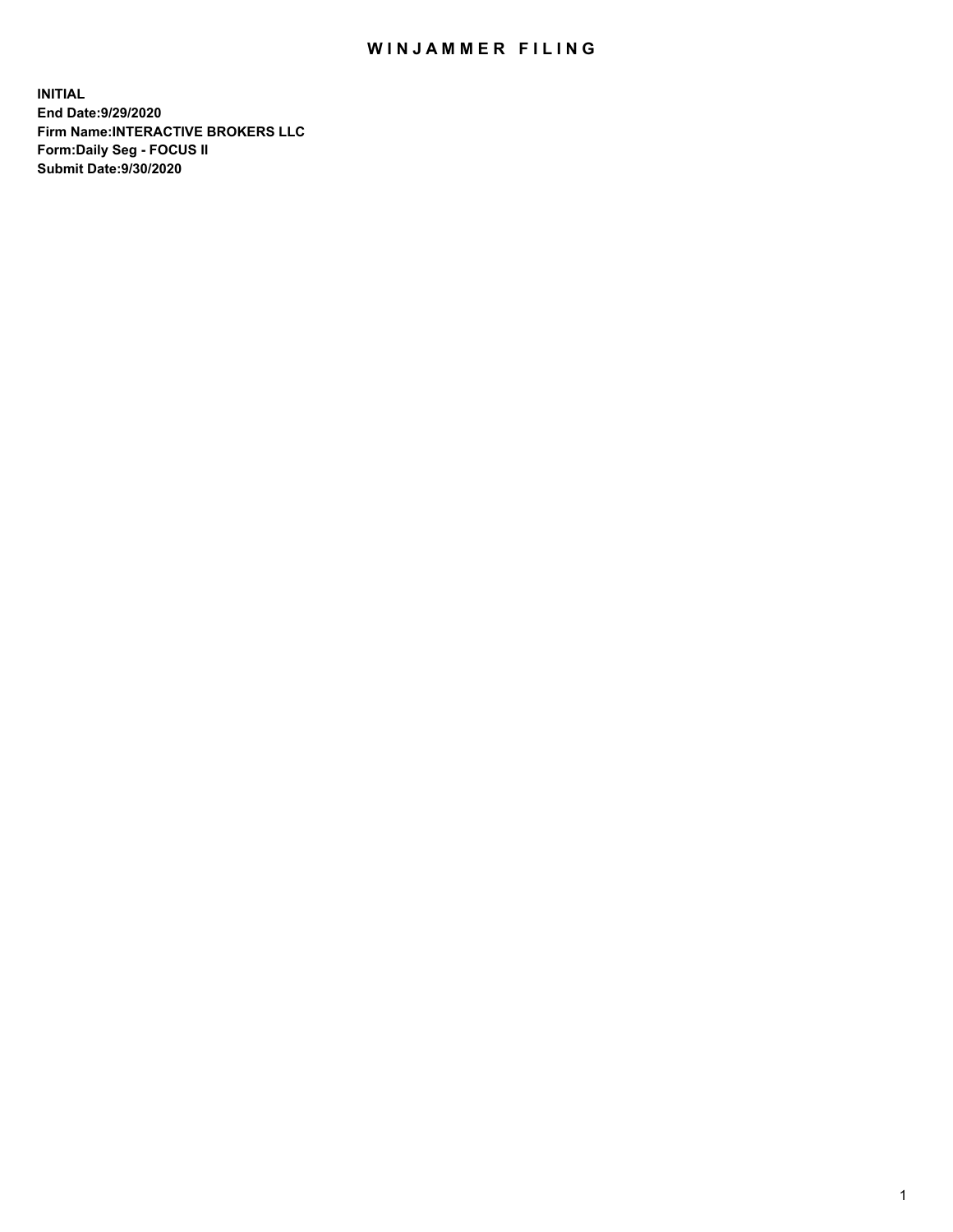**INITIAL End Date:9/29/2020 Firm Name:INTERACTIVE BROKERS LLC Form:Daily Seg - FOCUS II Submit Date:9/30/2020 Daily Segregation - Cover Page**

| Name of Company                                                                                                                                                                                                                                                                                                                | <b>INTERACTIVE BROKERS LLC</b>                                                                  |
|--------------------------------------------------------------------------------------------------------------------------------------------------------------------------------------------------------------------------------------------------------------------------------------------------------------------------------|-------------------------------------------------------------------------------------------------|
| <b>Contact Name</b>                                                                                                                                                                                                                                                                                                            | <b>James Menicucci</b>                                                                          |
| <b>Contact Phone Number</b>                                                                                                                                                                                                                                                                                                    | 203-618-8085                                                                                    |
| <b>Contact Email Address</b>                                                                                                                                                                                                                                                                                                   | jmenicucci@interactivebrokers.c<br>om                                                           |
| FCM's Customer Segregated Funds Residual Interest Target (choose one):<br>a. Minimum dollar amount: ; or<br>b. Minimum percentage of customer segregated funds required:%; or<br>c. Dollar amount range between: and; or<br>d. Percentage range of customer segregated funds required between:% and%.                          | $\overline{\mathbf{0}}$<br>$\overline{\mathbf{0}}$<br>155,000,000 245,000,000<br>0 <sub>0</sub> |
| FCM's Customer Secured Amount Funds Residual Interest Target (choose one):<br>a. Minimum dollar amount: ; or<br>b. Minimum percentage of customer secured funds required:%; or<br>c. Dollar amount range between: and; or<br>d. Percentage range of customer secured funds required between:% and%.                            | <u>0</u><br>$\overline{\mathbf{0}}$<br>80,000,000 120,000,000<br>0 <sub>0</sub>                 |
| FCM's Cleared Swaps Customer Collateral Residual Interest Target (choose one):<br>a. Minimum dollar amount: ; or<br>b. Minimum percentage of cleared swaps customer collateral required:% ; or<br>c. Dollar amount range between: and; or<br>d. Percentage range of cleared swaps customer collateral required between:% and%. | $\overline{\mathbf{0}}$<br>$\underline{\mathbf{0}}$<br>0 <sub>0</sub><br>00                     |

Attach supporting documents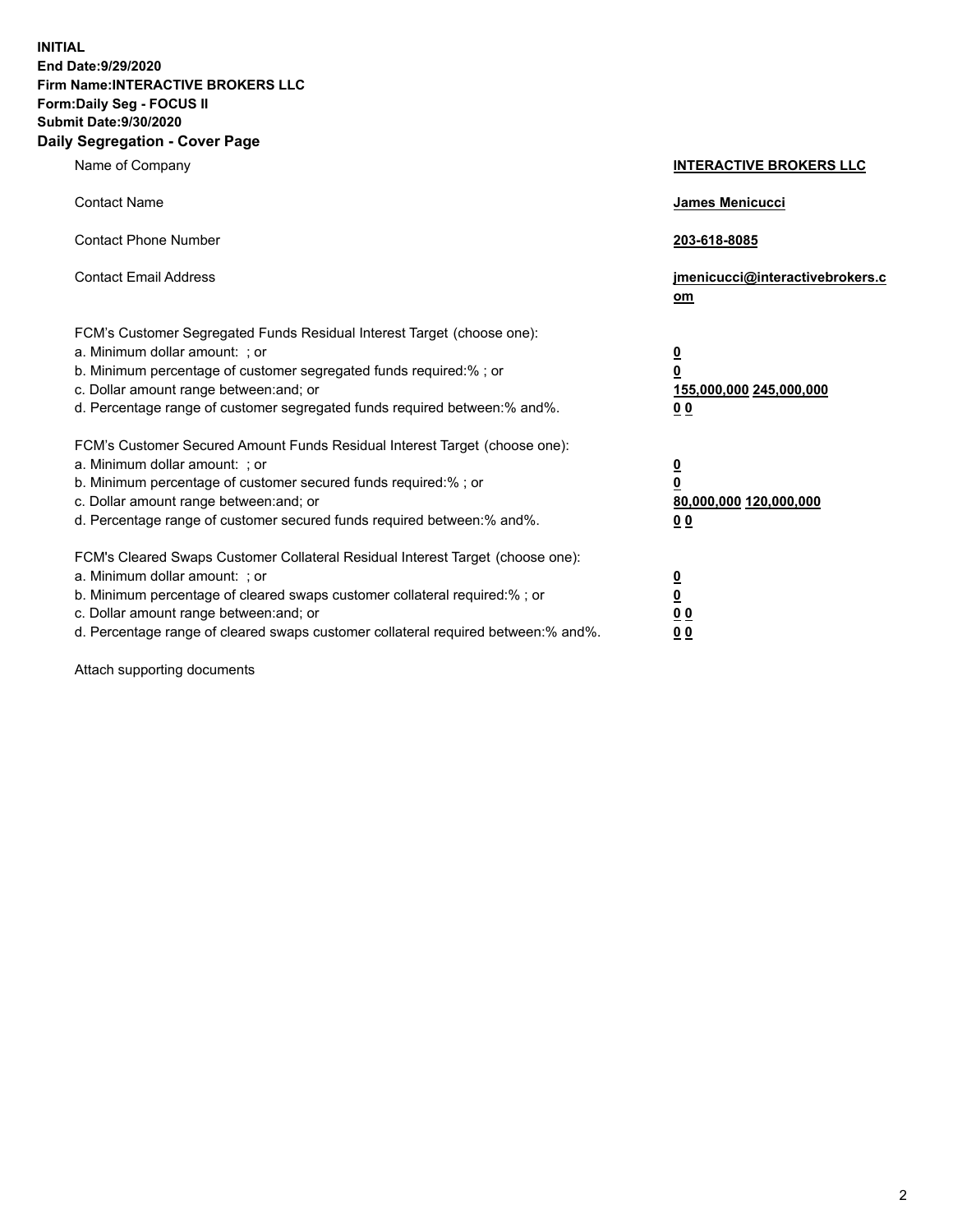**INITIAL End Date:9/29/2020 Firm Name:INTERACTIVE BROKERS LLC Form:Daily Seg - FOCUS II Submit Date:9/30/2020 Daily Segregation - Secured Amounts**

|     | Daily Segregation - Secureu Amounts                                                         |                               |
|-----|---------------------------------------------------------------------------------------------|-------------------------------|
|     | Foreign Futures and Foreign Options Secured Amounts                                         |                               |
|     | Amount required to be set aside pursuant to law, rule or regulation of a foreign            | $0$ [7305]                    |
|     | government or a rule of a self-regulatory organization authorized thereunder                |                               |
| 1.  | Net ledger balance - Foreign Futures and Foreign Option Trading - All Customers             |                               |
|     | A. Cash                                                                                     | 588,869,550 [7315]            |
|     | B. Securities (at market)                                                                   | $0$ [7317]                    |
| 2.  | Net unrealized profit (loss) in open futures contracts traded on a foreign board of trade   | $-6,185,669$ [7325]           |
| 3.  | Exchange traded options                                                                     |                               |
|     | a. Market value of open option contracts purchased on a foreign board of trade              | 3,263,140 [7335]              |
|     | b. Market value of open contracts granted (sold) on a foreign board of trade                | -1,592,287 [7337]             |
| 4.  | Net equity (deficit) (add lines 1. 2. and 3.)                                               | 584, 354, 734 [7345]          |
| 5.  | Account liquidating to a deficit and account with a debit balances - gross amount           | 8,996 [7351]                  |
|     | Less: amount offset by customer owned securities                                            | 0 [7352] 8,996 [7354]         |
| 6.  | Amount required to be set aside as the secured amount - Net Liquidating Equity              | 584, 363, 730 [7355]          |
|     | Method (add lines 4 and 5)                                                                  |                               |
| 7.  | Greater of amount required to be set aside pursuant to foreign jurisdiction (above) or line |                               |
|     | 6.                                                                                          | 584, 363, 730 [7360]          |
|     | FUNDS DEPOSITED IN SEPARATE REGULATION 30.7 ACCOUNTS                                        |                               |
| 1.  | Cash in banks                                                                               |                               |
|     | A. Banks located in the United States                                                       |                               |
|     |                                                                                             | 36,046,906 [7500]             |
| 2.  | B. Other banks qualified under Regulation 30.7                                              | 0 [7520] 36,046,906 [7530]    |
|     | <b>Securities</b>                                                                           |                               |
|     | A. In safekeeping with banks located in the United States                                   | 499,909,000 [7540]            |
|     | B. In safekeeping with other banks qualified under Regulation 30.7                          | 0 [7560] 499,909,000 [7570]   |
| 3.  | Equities with registered futures commission merchants                                       |                               |
|     | A. Cash                                                                                     | $0$ [7580]                    |
|     | <b>B.</b> Securities                                                                        | $0$ [7590]                    |
|     | C. Unrealized gain (loss) on open futures contracts                                         | $0$ [7600]                    |
|     | D. Value of long option contracts                                                           | $0$ [7610]                    |
|     | E. Value of short option contracts                                                          | 0 [7615] 0 [7620]             |
| 4.  | Amounts held by clearing organizations of foreign boards of trade                           |                               |
|     | A. Cash                                                                                     | $0$ [7640]                    |
|     | <b>B.</b> Securities                                                                        | $0$ [7650]                    |
|     | C. Amount due to (from) clearing organization - daily variation                             | $0$ [7660]                    |
|     | D. Value of long option contracts                                                           | $0$ [7670]                    |
|     | E. Value of short option contracts                                                          | 0 [7675] 0 [7680]             |
| 5.  | Amounts held by members of foreign boards of trade                                          |                               |
|     | A. Cash                                                                                     | 173,408,533 [7700]            |
|     | <b>B.</b> Securities                                                                        | $0$ [7710]                    |
|     | C. Unrealized gain (loss) on open futures contracts                                         | 3,639,212 [7720]              |
|     | D. Value of long option contracts                                                           | 3,263,140 [7730]              |
|     | E. Value of short option contracts                                                          | -1,592,287 [7735] 178,718,598 |
|     |                                                                                             | $[7740]$                      |
| 6.  | Amounts with other depositories designated by a foreign board of trade                      | $0$ [7760]                    |
| 7.  | Segregated funds on hand                                                                    | $0$ [7765]                    |
| 8.  | Total funds in separate section 30.7 accounts                                               | 714,674,504 [7770]            |
| 9.  | Excess (deficiency) Set Aside for Secured Amount (subtract line 7 Secured Statement         | 130,310,774 [7380]            |
|     | Page 1 from Line 8)                                                                         |                               |
| 10. | Management Target Amount for Excess funds in separate section 30.7 accounts                 | 80,000,000 [7780]             |
| 11. | Excess (deficiency) funds in separate 30.7 accounts over (under) Management Target          | 50,310,774 [7785]             |
|     |                                                                                             |                               |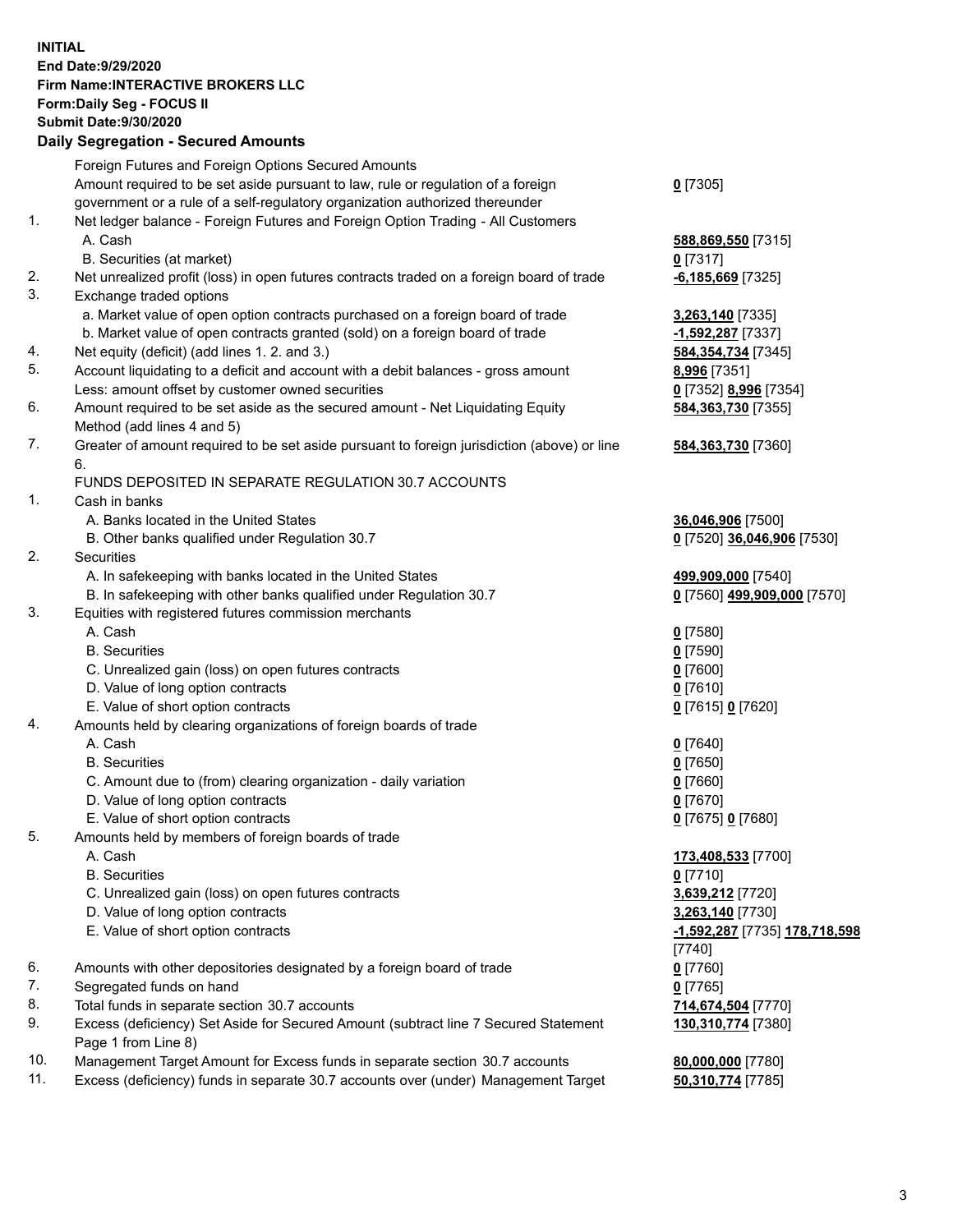**INITIAL End Date:9/29/2020 Firm Name:INTERACTIVE BROKERS LLC Form:Daily Seg - FOCUS II Submit Date:9/30/2020 Daily Segregation - Segregation Statement** SEGREGATION REQUIREMENTS(Section 4d(2) of the CEAct) 1. Net ledger balance A. Cash **5,330,669,274** [7010] B. Securities (at market) **0** [7020] 2. Net unrealized profit (loss) in open futures contracts traded on a contract market **-24,327,683** [7030] 3. Exchange traded options A. Add market value of open option contracts purchased on a contract market **298,777,764** [7032] B. Deduct market value of open option contracts granted (sold) on a contract market **-255,125,847** [7033] 4. Net equity (deficit) (add lines 1, 2 and 3) **5,349,993,508** [7040] 5. Accounts liquidating to a deficit and accounts with debit balances - gross amount **6,127,970** [7045] Less: amount offset by customer securities **0** [7047] **6,127,970** [7050] 6. Amount required to be segregated (add lines 4 and 5) **5,356,121,478** [7060] FUNDS IN SEGREGATED ACCOUNTS 7. Deposited in segregated funds bank accounts A. Cash **1,035,215,180** [7070] B. Securities representing investments of customers' funds (at market) **2,706,916,806** [7080] C. Securities held for particular customers or option customers in lieu of cash (at market) **0** [7090] 8. Margins on deposit with derivatives clearing organizations of contract markets A. Cash **6,325,012** [7100] B. Securities representing investments of customers' funds (at market) **1,764,791,594** [7110] C. Securities held for particular customers or option customers in lieu of cash (at market) **0** [7120] 9. Net settlement from (to) derivatives clearing organizations of contract markets **23,342,395** [7130] 10. Exchange traded options A. Value of open long option contracts **298,496,813** [7132] B. Value of open short option contracts **-255,084,482** [7133] 11. Net equities with other FCMs A. Net liquidating equity **0** [7140] B. Securities representing investments of customers' funds (at market) **0** [7160] C. Securities held for particular customers or option customers in lieu of cash (at market) **0** [7170] 12. Segregated funds on hand **0** [7150] 13. Total amount in segregation (add lines 7 through 12) **5,580,003,318** [7180] 14. Excess (deficiency) funds in segregation (subtract line 6 from line 13) **223,881,840** [7190] 15. Management Target Amount for Excess funds in segregation **155,000,000** [7194]

16. Excess (deficiency) funds in segregation over (under) Management Target Amount Excess

**68,881,840** [7198]